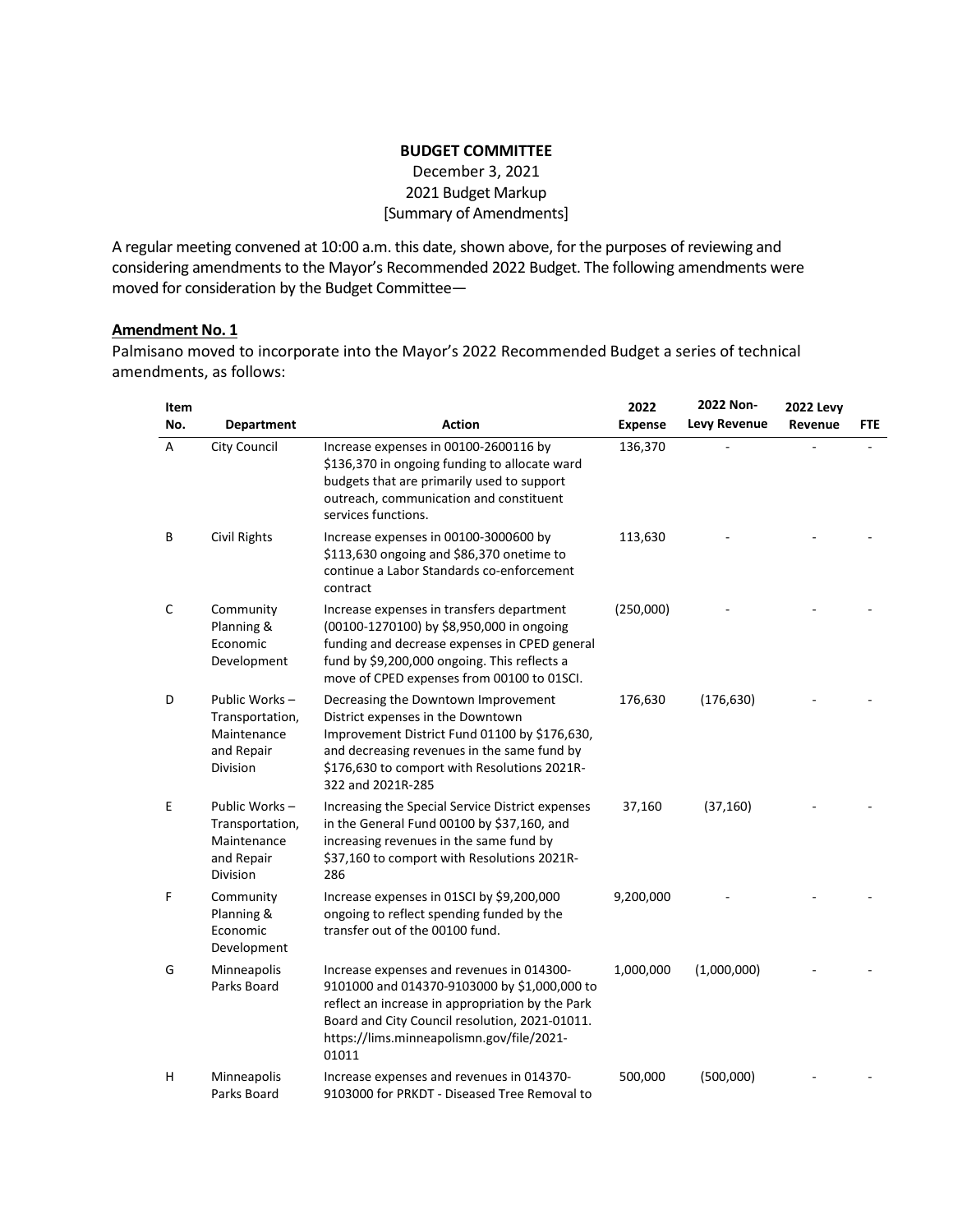| $\mathbf{I}$ | Community<br>Planning &<br>Economic<br>Development | Increase expenses in 4100-8900420 for Art In<br>Public Places to reflect increasing spending on<br>capital projects | 79,579       |                |             |   |
|--------------|----------------------------------------------------|---------------------------------------------------------------------------------------------------------------------|--------------|----------------|-------------|---|
| J            | Non-<br>Departmental                               | Adjusting debt service and capital revenues,<br>lowering levy revenue into the debt service<br>fund                 |              |                | (7,496,645) |   |
| к            | Non-<br>Departmental                               | Adjusting debt service and capital revenues,<br>increasing levy revenue into the Capital Projects<br>fund           |              |                | 7,496,645   |   |
| L            | Neighborhood &<br>Community<br>Relations           | Adjusting spending in the special revenue fund<br>to account for anticipated rollover                               | 3,800,000    | (1,200,000)    |             |   |
| м            | Downtown<br>Assets &<br>Convention<br>Center       | Adjusting revenue to include team rent                                                                              |              | 1,581,740      |             |   |
|              |                                                    |                                                                                                                     | \$14,793,369 | ( \$1,332,050) | \$0         | 0 |

reflect an increase of special assessment bonds

from \$300K to \$800K.

On roll call, the motion passed.

Aye: Palmisano, Fletcher, Bender, Cano, Cunningham, Ellison, Goodman, Gordon, Jenkins, Johnson, Reich, and Schroeder (12) Nay: (0) Abstain: (0)

Absent: Osman (1)

# **Amendment No. 2**

Palmisano moved to amend the 2022 Mayor's Recommended Budget in the General Fund (00100 Fund) for the following departments and in the following ways:

- 1. Increase expenses in the Communications Department (8420100) by \$25,000 one-time to hire a vendor to review franchise and public, education and government fees paid by Comcast to the City of Minneapolis from the following years; 2019, 2020 and 2021.
- 2. Increase expensesin the Civil Rights Department (3000400) by \$113,630 ongoing and \$86,370 one-time to continue a Labor Standards co-enforcement contract.
- 3. Increase expenses in the Health Department (8600155) by \$400,000 one-time to develop a regional biochar production facility based in Minneapolis.
- 4. Increase expenses in the City Coordinator (8400100) by \$88,630 one-time for contract dollars to prepare the policy and ordinance changes required to implement the Government structure change.
- 5. Increase expenses in the City Coordinator (8400100) by \$100,000 one-time to support funding for the Greater MSP partnership.
- 6. Decrease expenses in the Police Department (4004100) by \$500,000 one-time as EIS expense is covered by the grant accepted in Council Actio[n 2021A-0816.](https://lims.minneapolismn.gov/Download/MetaData/23457/2021A-0816_Id_23457.pdf)
- 7. Decrease expenses in the City Coordinator (8400310) by \$200,000 one-time as Mobile Behavioral Health Program expense is covered by the grant accepted in Council Action [2021A-](https://lims.minneapolismn.gov/Download/MetaData/23457/2021A-0816_Id_23457.pdf)[0816.](https://lims.minneapolismn.gov/Download/MetaData/23457/2021A-0816_Id_23457.pdf)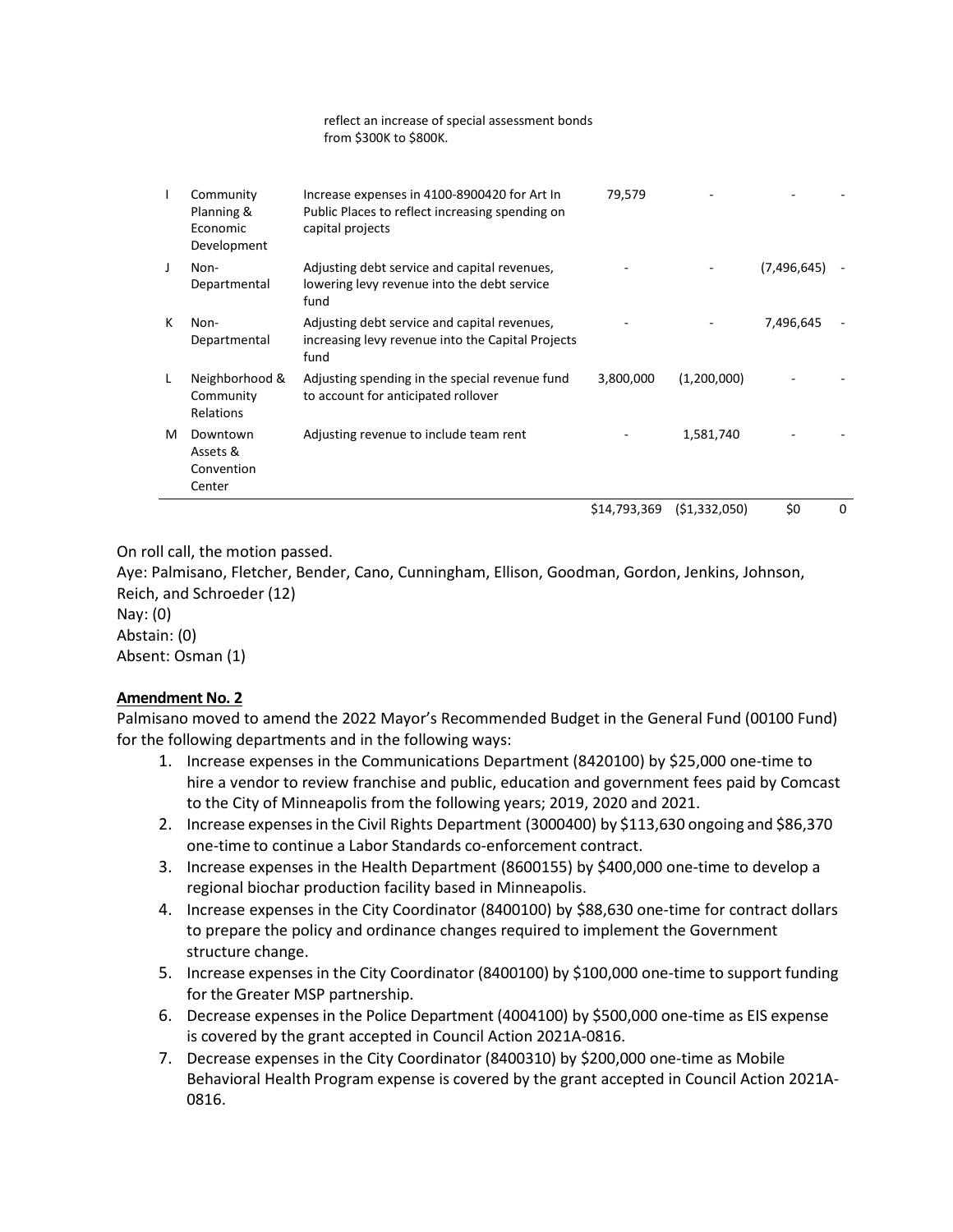Gordon moved to amend item 4 to read as follows:

4. Increase expenses in the City Coordinator (8400100) City Council (2600116) by \$88,630 onetime for contract dollars to prepare the policy and ordinance changes required to implement the Government structure change.

By unanimous consent, the amendment was accepted.

On roll call, parts 1-4 and 6-7 of Palmisano's motion passed. Aye: Palmisano, Fletcher, Bender, Cano, Cunningham, Ellison, Goodman, Gordon, Jenkins, Johnson, Reich, and Schroeder (12) Nay: (0) Abstain: (0) Absent: Osman (1)

On roll call, part 5 of Palmisano's motion passed. Aye: Palmisano, Fletcher, Bender, Cano, Cunningham, Ellison, Goodman, Jenkins, Johnson, Reich, and Schroeder (11) Nay: Gordon (1) Abstain: (0) Absent: Osman (1)

### **Amendment No. 3**

Palmisano moved to amend the 2022 Mayor's Recommended Budget for the PSD25 911 Capital Project by increasing expenses in the Capital Projects Fund (04100) by \$1,772,000 one-time to include improvements to the 911 Center as part of the City Hall Restack project.

On roll call, the motion passed.

Aye: Palmisano, Fletcher, Bender, Cano, Cunningham, Ellison, Goodman, Gordon, Jenkins, Johnson, Reich, and Schroeder (12) Nay: (0) Abstain: (0) Absent: Osman (1)

#### **Amendment No. 4**

Johnson moved the following resolution setting the annual salary for the Mayor for the 2022-2025 term and for Council Members for the 2022-2023 term.

Whereas, Laws of Minnesota, 1971, Chapter 744, Section 3, authorizes the City Council by resolution to fix the annual salary of the Mayor and each Council Member prior to the commencement of the term to which the Mayor and Council Member has been elected; and

Whereas, the process for considering and setting the annual salary to be paid to the City's elected officials is prescribed under Minneapolis Code of Ordinances, Section 14.60, which states that in the final year of an elective term, the standing committee of the City Council having responsibility for finalizing the City's operating budget shall consider any proposal(s) to set the salary to be paid in the next subsequent elective term and make a recommendation for consideration and final action by the City Council; and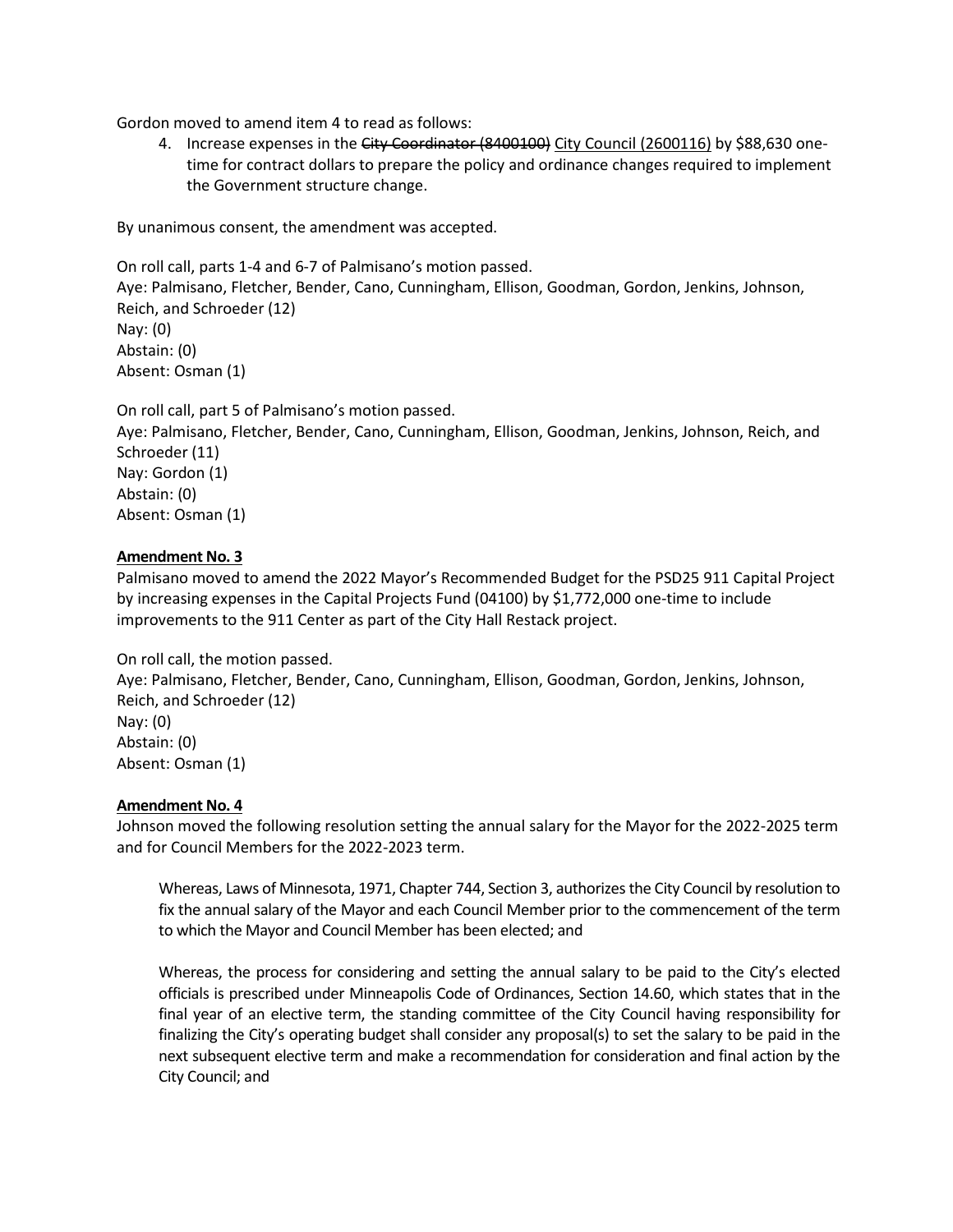Whereas, the salary schedule for the Mayor and Council Members was last approved in 2017 through the adoption of Resolution No. 2017R-545;

Now, Therefore, Be It Resolved, by The City Council of The City of Minneapolis:

That the salary schedule for Mayor for the four-year term set to commence on January 3, 2022, and continuing thereafter through January 2, 2026, shall be increased by two percent (2%) to begin with the first pay period in January 2022.

That the salary schedule for Council Members for the two-year term set to commence on January 3, 2022, and continuing thereafter through January 1, 2024, shall be increased by two percent (2%) to begin with the first pay period in January 2022.

Be It Further Resolved that the City Clerk is directed, in consultation with the Human Resources Department, to undertake a comprehensive compensation analysis for elected officials in selected comparable municipal jurisdictions that operate under a government structure similar to the "Executive Mayor-Legislative Council" form adopted by voters pursuant to Charter Amendment No. 184.

On roll call, the motion passed.

Aye: Palmisano, Fletcher, Bender, Cano, Cunningham, Ellison, Goodman, Gordon, Jenkins, Johnson, Reich, and Schroeder (12) Nay: (0) Abstain: (0) Absent: Osman (1)

#### **Amendment No. 5**

Bender, Ellison, and Gordon moved to amend the 2022 Mayor's Recommended Budget in the General Fund (00100-8900220) to reduce the Program budget of CPED's Affordable Housing Trust Fund by a total of \$250,000 ongoing and increase the Program budget of CPED's Legal Services by a total of \$250,000 ongoing for the provision of legal services for renters pursuant to Chapter 143 of the Minneapolis Code of Ordinances.

On roll call, the motion passed. Aye: Palmisano, Fletcher, Bender, Cano, Cunningham, Ellison, Goodman, Gordon, Jenkins, Johnson, Reich, and Schroeder (12) Nay: (0) Abstain: (0) Absent: Osman (1)

#### **Amendment No. 6**

Gordon moved to amend the 2022 Mayor's Recommended Budget in the Neighborhood and Community Relations Special Revenue Fund (01800) by increasing expenditures by \$420,000, increasing transfers from the 01SNR Fund by \$334,000 and revenue into the Neighborhood and Community Relations Special Revenue Fund by \$334,000. Further \$86,000 in unused but previously allocated funds in the Neighborhood and Community Relations Special Revenue Fund (01800) will be used to support the full, one-time increase in spending of \$420,000. This increase in expenditure budget in the Neighborhood and Community Relations Special Revenue Fund is one-time and will be used to increase the base funding for all neighborhoods to \$20,000 in 2022.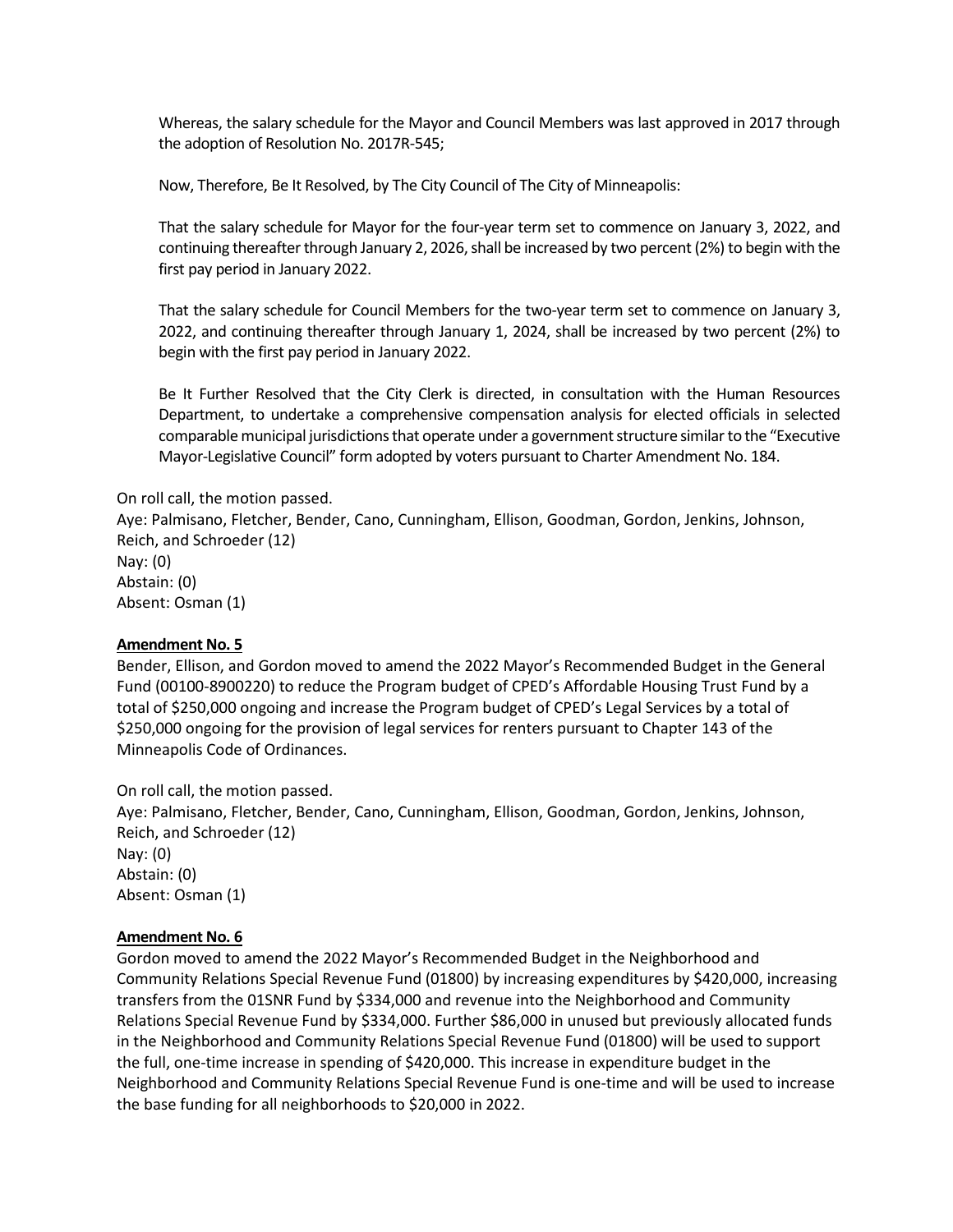On roll call, the motion passed. Aye: Palmisano, Fletcher, Bender, Cano, Cunningham, Ellison, Goodman, Gordon, Jenkins, Johnson, Reich, and Schroeder (12) Nay: (0) Abstain: (0) Absent: Osman (1)

### **Amendment No. 7**

Palmisano moved to amend the 2022 Mayor's Recommended Budget in the Intergovernmental Services Fund (06400 Fund) for the Information Technology Department on a one-time basis to expend \$175,000 for the purpose of acquiring a Constituent Relationship Management (CRM) system to support constituent services, streamline operations, and improve reporting capabilities for the City's elected officials.

### On roll call, the motion passed.

Aye: Palmisano, Fletcher, Bender, Cano, Cunningham, Ellison, Goodman, Gordon, Jenkins, Johnson, Reich, and Schroeder (12) Nay: (0) Abstain: (0) Absent: Osman (1)

### **Amendment No. 8**

Jenkins and Fletcher moved to amend the 2022 Mayor's Recommended Budget in the General Fund (00100 Fund) for the City Coordinator on an ongoing basis by identifying \$20,000 of the contractual services budget, as part of the Art Department Capacity Building change item that increases the expense budget in the Arts, Culture, and Creative Economy unit (8400210) by \$300,000 ongoing, to be reserved for a poet laureate.

On roll call, the motion passed. Aye: Palmisano, Fletcher, Bender, Cano, Cunningham, Ellison, Goodman, Gordon, Jenkins, Johnson, Reich, and Schroeder (12) Nay: (0) Abstain: (0) Absent: Osman (1)

### **Amendment No. 9**

Cano and Gordon moved to amend the 2022 Mayor's Recommended Budget for the City Coordinator's Department, Sustainability Division (00100-8400200) in the amount of \$100,000 for one-time funds to hire consultant(s) who will work with the Mayor, the City Council, City Staff, and members of the Northside and Southside Green Zones Councils to assess the success and challenges of the City's Green Zones efforts and present recommendations for improvement. This evaluation work will identify a series of City resources and internal strategies that will be needed to implement the Green Zone Councils' work plans and policy recommendations. Funding may be used to compensate community members who are appointed to serve on the Northside and Southside Green Zone Councils to participate during the assessment and evaluation period. This expense is funded by reducing the reserve for law enforcement assistance in the Police Department (00100-4002000) by \$100,000 onetime.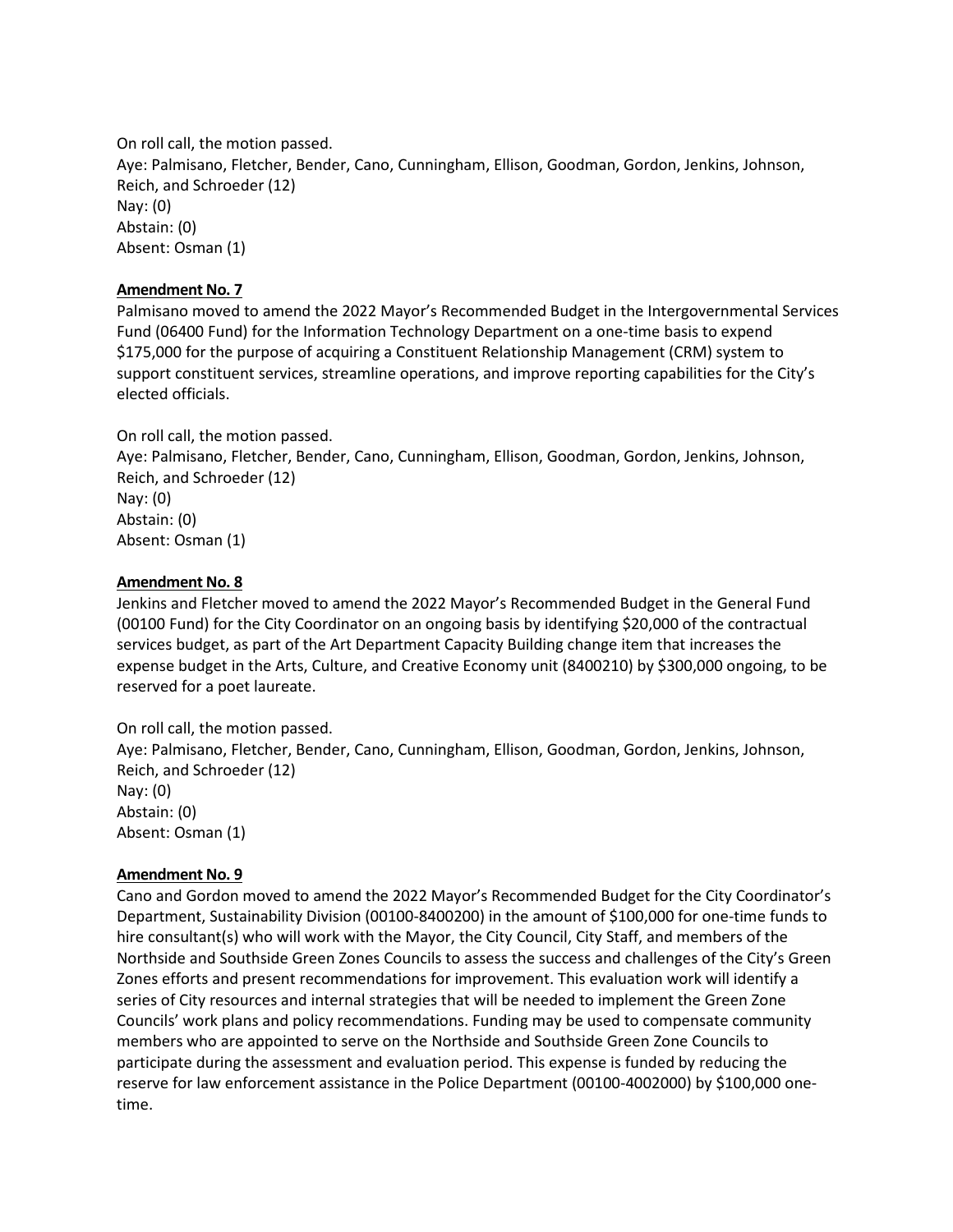On roll call, the motion passed. Aye: Fletcher, Bender, Cano, Cunningham, Ellison, Gordon, Jenkins, Johnson, and Schroeder (9) Nay: Palmisano, Goodman, and Reich (3) Abstain: (0) Absent: Osman (1)

# **Amendment No. 10**

Osman submitted the following amendment:

Amending the 2022 Mayor's Recommended Budget in the General Fund (00100–8400210) to reduce the Program budget of the City Coordinator – Arts Department Capacity Building in the amount of \$50,000 one-time and increase the program budget of the Health Department's Homeless Response Team (00100-86001300) by the amount of \$50,000 to be subcontracted for consumables and other one-time uses.

No action was taken.

# **Amendment No. 11**

Bender and Cunningham moved the following:

- 1. Amending the 2022 Mayor's Recommended Budget in the General Fund (00100 Fund) to reduce the General Fund balance in the amount of \$3.5 million and increase the expense budget in the Health Department by \$3.5 million on a one-time basis for the expansion of the Office of Violence Prevention (department 8600160) as follows:
	- a. \$250,000 to purchase and license a programs information system;
	- b. \$250,000 to provide trauma, stress, and mental health and wellbeing for frontline violence prevention and intervention providers;
	- c. \$1,000,000 to expand coverage of the MinneapolUS Strategic Outreach Initiative;
	- d. \$350,000 to fund Adolescent-specific Group Violence Intervention;
	- e. \$600,000 to supplement the Violence Prevention Fund;
	- f. \$300,000 to support the Stabilization for High Risk Individuals;
	- g. \$300,000 to support community members who have experienced trauma resulting from an exposure to violence through Community Trauma Response; and
	- h. \$450,000 to develop the Violence Prevention Through Built Environment Changes pilot.
- 2. Amending the 2022 Mayor's Recommended Budget in the General Fund (00100 Fund) to reduce the General Fund balance in the amount of \$250,000 and increase the expense budget in the City Coordinator's Office by \$250,000 on a one-time basis for the expansion of the Office of Performance and Innovation (department 8400110) for contractual services to continue prototyping, implementing, and evaluating public safety initiatives by problem nature code.

After discussion, Bender and Cunningham moved the following as a substitute to their motion: Amending Schedule Eight in the 2022 Mayor's Recommended budget in the following ways. Appropriations for the specific projects below are pending a review for eligibility by the Grants team in the Finance department.

1. Amending the 2022 Mayor's Recommended Budget in the General Fund (00100 Fund) to reduce the General Fund unobligated funding in the American Rescue Plan Act (fund 01330) balance in the amount of \$3.5 million and increase the expense budget in the Health Department by \$3.5 million on a one-time basis for the expansion of the Office of Violence Prevention (department 8600160) as follows: